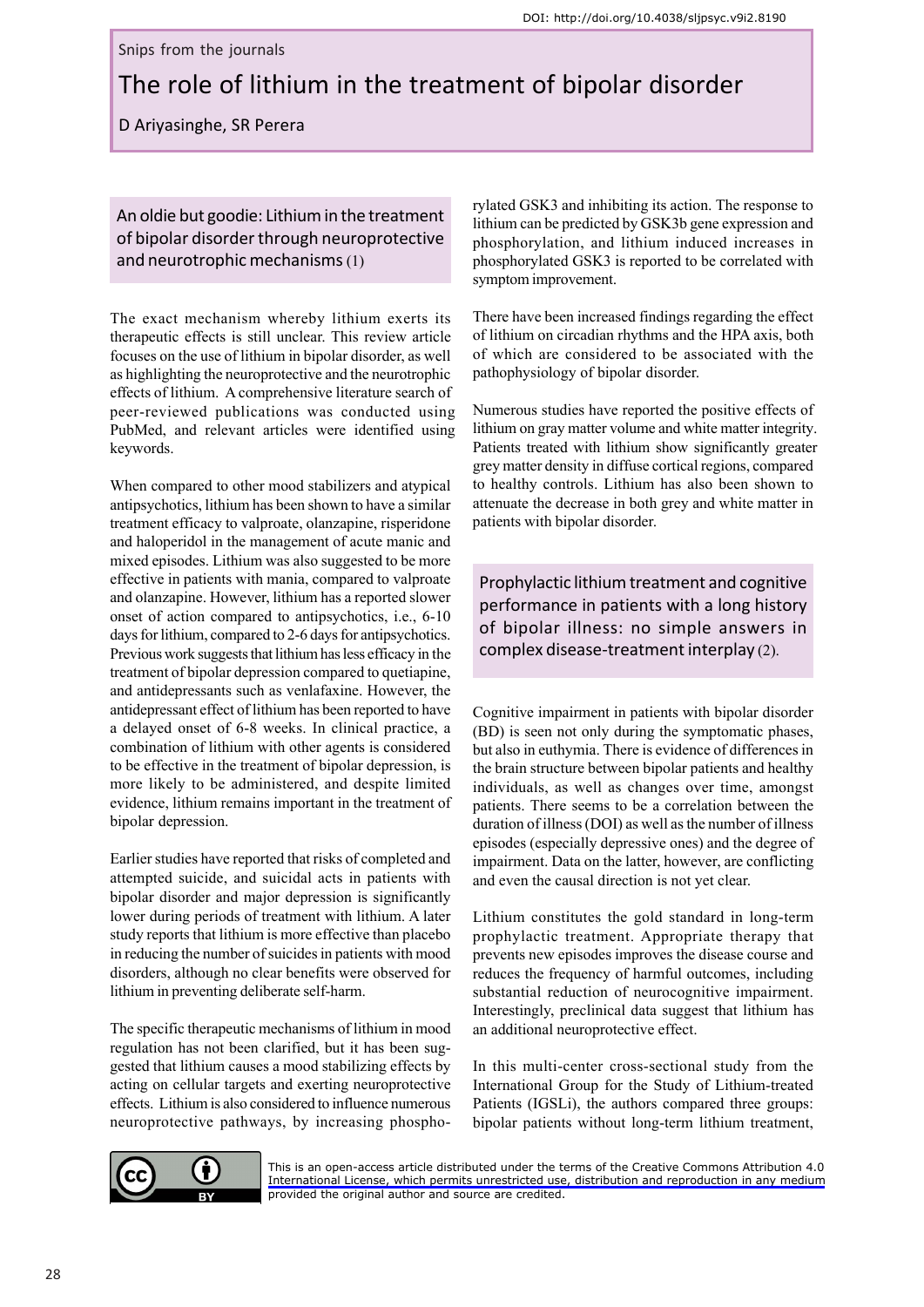bipolar patients with long-term lithium treatment, and healthy subjects. A total of 142 subjects were included, 31 in the non-lithium and 58 in the lithium group, as well as 53 healthy controls.

Patients with long-standing BD who had been treated, did not differ significantly from controls, with regards to overall cognitive functioning and verbal learning, recall, and recognition; this was seen regardless of whether lithium had been part of the treatment. Patients, however, demonstrated poorer early visual information processing than healthy controls, with the lithium-treated patients performing worse than those without.

The data suggest that bipolar patients with a long illness history and effective prophylactic treatment do not reveal significantly impaired general cognitive functioning or verbal learning and memory. However, they are worse at processing early visual information. Accompanying volumetric and spectroscopic data suggest cell loss in patients not treated with lithium that may be counterbalanced by long-term lithium treatment.

Lithium for prevention of mood episodes in bipolar disorder: A systematic review and meta-analysis (3)

Previous meta-analysis of randomized controlled trials comparing lithium with placebo have shown that lithium clearly prevents manic episodes in the long-term treatment of bipolar affective disorder. However, the effect appears to be equivocal with regards to depressive episodes. In this recent systematic review, the authors present the data on efficacy of lithium in comparison to alternative drug treatments.

Randomized controlled trials (RCTs) comparing lithium with placebo and lithium with an alternative treatment in bipolar disorder, where the stated intent of treatment was prevention of mood episodes, was considered for this review. Searches were conducted in the Cochrane Central Register of Controlled Trials (CENTRAL), reference lists relevant papers and major textbooks of mood disorders were examined, and authors, experts in the field, and pharmaceutical companies were contacted for knowledge of suitable trials, published or unpublished.

Based on the results of the seven studies comparing lithium and placebo included in the review, lithium was more effective than placebo in preventing overall mood episodes, manic episodes, and, dependent on the type of analyses applied, depressive episodes.

Seven trials comparing lithium and anticonvulsants were included in the study. For the prevention of manic episodes, lithium was superior to anticonvulsants. However, there was no significant difference between

the two groups of medication, regarding the prevention of overall mood episodes, depressive episodes, dropping-out due to reasons other than a mood episode, or study completion.

In summary, this review found that treatment with lithium decreases the probability of mood episodes compared to placebo for up to 2 years in patients with bipolar disorders. The treatment effect is present for prevention of both manic relapse/recurrence and depressive relapse/recurrence, with the statistical significance of the latter finding being dependent on the type of analysis performed.

With respect to the comparison with anticonvulsants, lithium was superior for prevention of manic episodes; however there was no significant difference regarding the overall number of mood episodes, depressive episodes, drop-out due to reasons other than a mood episode, or study completion.

Overall, given that no other drug has such ample and consistent evidence for its efficacy in the long-term treatment of bipolar disorder, lithium remains one of the most useful treatment options for this disorder.

### Starting lithium prophylaxis early versus late in bipolar disorder (4)

Bipolar disorder (BD) is associated with a high risk of relapse, and with each relapse the risk of further relapse increases, leading to cognitive and functional deterioration of affected individuals. Various mechanisms have been suggested to explain this deterioration. There is wealth of evidence to suggest that lithium may facilitate neural plasticity, suggesting early treatment with lithium might be associated with a more favourable outcome in the prognosis of BD.

The aim of the study was to compare non-response rates among patients with bipolar disorder, comparing those who were prescribed lithium early, versus those who were prescribed this medication late. The authors hypothesis that starting lithium early is associated with an increased probability of good response to lithium.

Early versus late intervention with lithium was decided in two ways, as follows: Patients with a diagnosis of a single manic episode/bipolar disorder who started lithium following their first contact versus patients who started lithium following later contacts; and patients who started lithium following a diagnosis of a single manic episode versus those who started lithium following a diagnosis of bipolar disorder.

The study included 4714 patients with BD. According to the first definition of early versus late intervention with lithium, 715 patients (15.2%) started lithium following their first contact ever and 3999 patients (84.8%) started